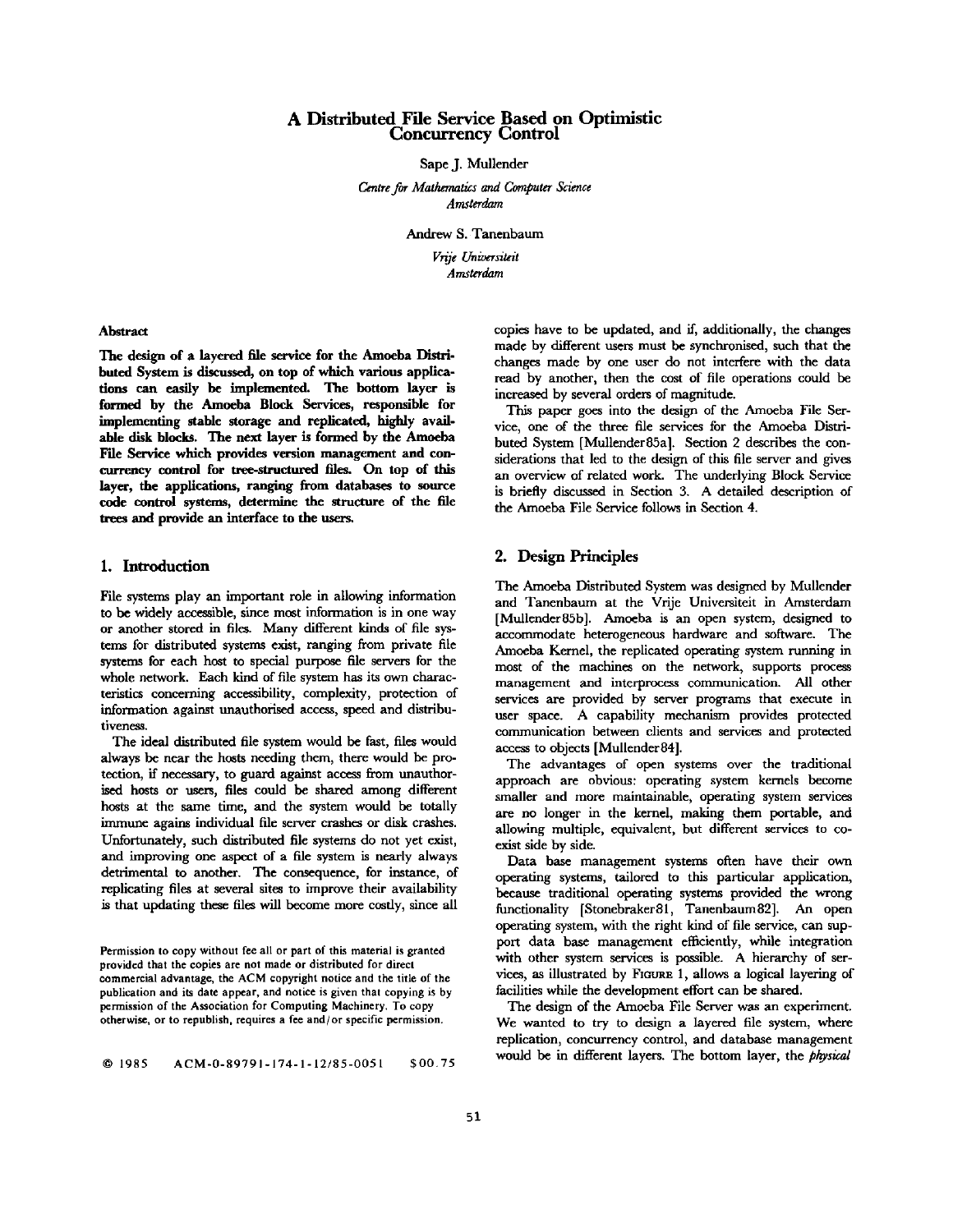

FIOURE 1. An example of a storage services hierarchy in an open system.

layer, consists of the storage devices: electronic disks, magnetic disks and write-once optical disks. The next layer is the *Block Seroice,* providing *virtual disk blocks* of various kinds: fast but crash-volatile storage in memory, stable-storage disk blocks, replicated disk blocks with atomic write on all copies simultaneously, etc. The next layer up is the file system, with concurrency control mechanisms for file access, and the top layer, providing the interface to various applications, provides database management services. This paper concentrates on the middle layer: the file system.

The Amoeba File Service is a distributed file service: a request for an operation on a file can go to any one of a number of file server processes where it will be executed. The layered structure is an advantage here; the Block Service already forms an abstraction away from physical storage locations.

But the layered structure of the file system is also a potential bottleneck for performance of great magnitude: A simple query on a tiny database from a client process invokes the database service, which invokes the file service, which invokes the block service, which finds the block on disk. Caching strategies are essential at all levels of the hierarchy to avoid having to descend to the bottom level of the service hierarchy on each client request. However, caches and concurrency control mechanisms are likely to become enemies:

the administration of the caches in a rapidly changing environment can cause more inefficiency than not keeping caches at all. Obviously, thinking about caching possibilities and strategies have to be an essential part of the design process.

File services must provide the tools for the efficient implementation of as wide a set of applications as possible. This can be realised, in part, by providing a large set of different file services, each tailored for a particular application, but, naturally, it is best to have as few as possible different file services that cover the needs of every conceivable application.

Currently, Amoeba has three file servers: a simple one, written as a student programming project, which implements simple flat files, without concurrency control; a UNIX-like† file server, which is used in combination with a Umx emulation package for running Umx software on Amoeba; and the Amoeba File Server, described in this paper.

An important design principle was also: 'You should not have to pay for those features you do not need'. A file server, for instance, that implements atomic update on replicated files is a very nice thing to have, but a user who wants

t Umx is a Trademark of AT&T Bell Laboratories.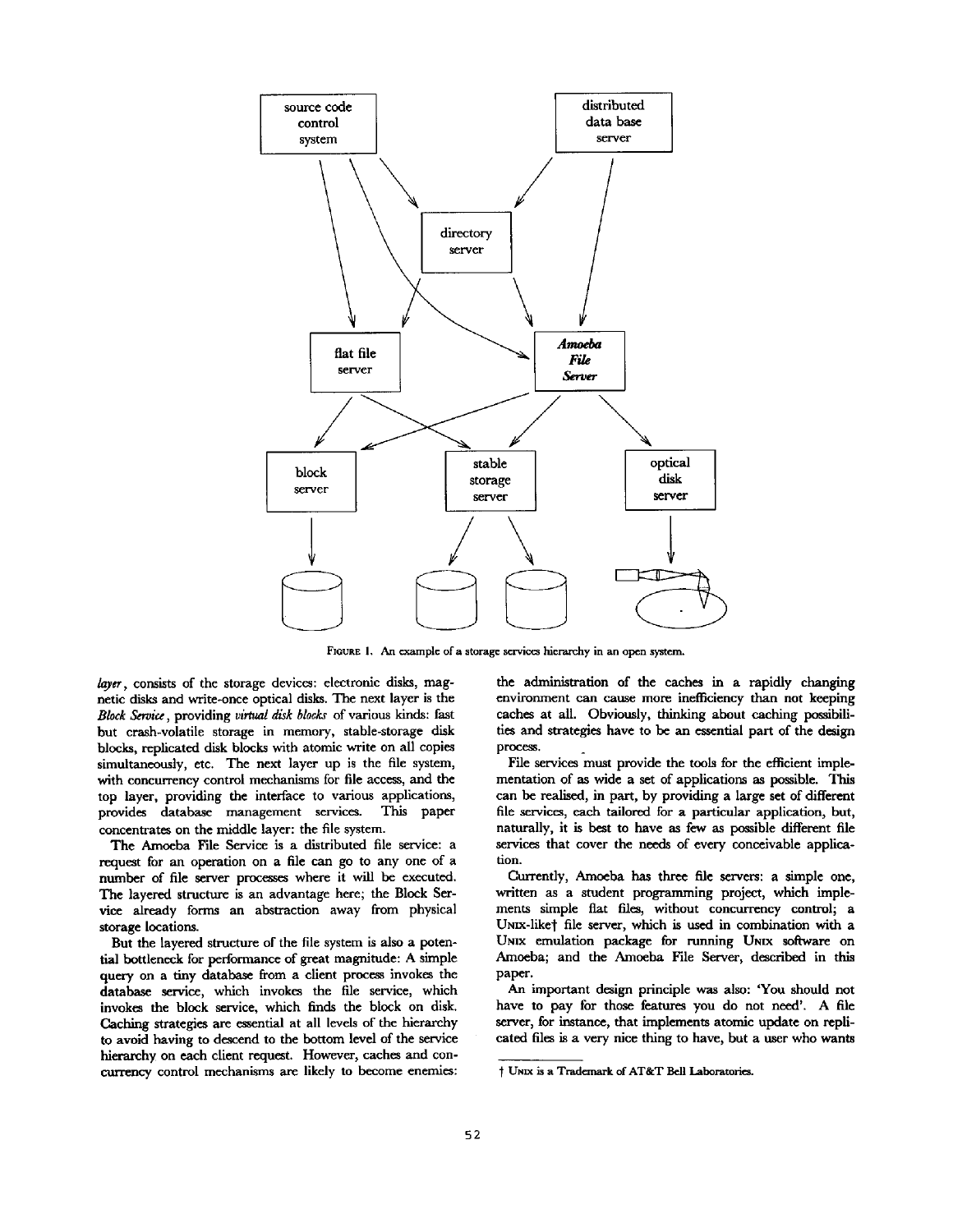to store the output of a compiler, prior to calling a linking loader doesn't share that output with any other user; he is not interested in having his file replicated across five different network nodes for increased availability, nor is he interested in having his file atomicly updated. All such a user wants is a temporary file that can be quickly accessed and changed, and just reliable enough that usually he doesn't need to compile his program all over because the file was lost. On the one hand, our file server should cater for users who just want a reasonably reliable repository for their files, cheap and fast, while on the other hand, other users should be taken into account who need ultra-reliable storage for their files, fancy synchronisation of access by many simultaneous users, and guaranteed availability, who will be prepared to accept that it must be more expensive and slower.

Another important issue in file service design is that the semantics of file service be easy to understand. The interface to the file server must not only be simple, with as few commands as possible, clients must also have a simple concepdon of the structure of a file, and how to use the mechanisms provided. Even if clients want highly sophisticated things done, like changing a heavily shared file atomically, they should not be burdened with the details of a five step locking protocol, or have to know just how many times the file is replicated.

It is a design goal that the distributed file server should be suitable for an Amoeba environment, using the protection provided by Amoeba's ports and capabilities [Mullender84].

### **2.1. Related Work**

Since the beginning of distributed computing, many file servers have been built. In this section we shall look at some that are closely related to our work: XDFS [Sturgis80] FELIX [Fridrich81], SWALLOW [Reed81], and ALPINE [Brown85]. They all have mechanisms for concurrency control. Most file servers, including the Cambridge File Server [Dion80], XDFS, FELIX and ALPINE use *locking*  [Eswaran76], while some, among them SWALLOW, use *timestamps* [Reed78].

XDFS is a distributed file server that uses the notion of *transactions. Open transaction* and *close transaction* commands bracket a series of read write commands to one or more files, and the system guarantees the *atomic property* for these transactions; that is, either all of the changes will be done, and the transaction succeeds, or none, and the transaction fails. XDFS realises the atomic property via so-called *intentions*  lists, a list of changes to the file and a two-phase commit protocol.

XDFS uses an interesting locking mechanism to guarantee serialisability: there are three kinds of locks, read locks, intention-write locks, and commit locks. When a client has locked a datum on a server for some time, a timer expires and the lock becomes *vulnerable.* Another client, waiting on that lock, can then prod the server, requesting it to release its lock. If it is in a state to do so, it releases its lock, otherwise it ignores the prod.

The FELIX file server also uses locking, although here it is at the file level. The FELIX locking mechanism is combined with a version mechanism: when a file is examined or modified, a new version of the file is created. A new version is created by making a (virtual) copy of the current version; this new version can then be read and modified, and, when all changes have been made, the new version may become the new current version. Sharing is controlled using locks, providing six access modes. Files are tree-structured. A new version is created by copying a pointer to the root of the current version. When it is modified, a copy-on-write mechanism is used which leaves the current version intact. With this mechanism, only the changes between versions are stored.

ALPINE offers the user a choice between locking at the file level or at the page level. File locking is the default, but sophisticated applications are provided with mechanisms for setting and releasing various types of locks on individual pages of a file. A transaction log is kept to enable recovery from failures and deadlocks caused by conflicting locking operations. Brown *et. al.* claim that transaction logs can be implemented more efficiently than a shadow-page mechanism [Brown85]. A transaction log mechanism, however, makes it more difficult to implement an efficient and simple caching mechanism, as shown in § 4.5.

Like FELIX, SWALLOW also uses a version mechanism, but the synchronisation of concurrent access is quite different. SwaLLOW uses a timestamp mechanism, based on Reed's notion of *pseudo* t/me. This mechanism is used to ensure the atomic property of updates to collections of arbitrary objects *(e.g.,* files). Additionally, versions do not overlap; that is, they do not share the unmodified portions of the file.

# 2.2. The Amoeba File Service Compared With Other File Servers

The Amoeba File Server is a file server, with a version mechanism similar to that of FELIX, but in contrast to other file servers, it uses a combination of locking [Eswaran76] with an optimistic concurrency control mechanism [Kung81, Robinson82, Schlageter81]. Optimistic concurrency control mechanisms have been used in data base management systems, but we have never seen them used in a file server. Yet, an optimistic concurrency control mechanism, combined with a version mechanism provide a number of advantages, not present in other file systems.

The most important characteristic of a version mechanism is that the file system is always in a consistent state. Most file systems update files in place and need a mechanism for bringing back the file system to a consistent state after a crash of a server and possibly also after a crash of a client. A client crash can cause parts of the file system to be inaccessible for some time, for instance, because a rollback operation must be done first to bring the file system back to a consistent state. In the Amoeba File Service, the file system is always in a consistent state (assuming the updates themselves are internally consistent). Server crashes have no serious consequences: there is no rollback, clients need only redo the update that remained unfinished because of the crash. Clients do not have to wait until the server is restored, because they can use another server to do their updates.

In a way, optimistic concurrency control and locking are complementary mechanisms: Optimistic concurrency control maximises concurrency and works best when updates are small and the likelyhood that an item is the subject of two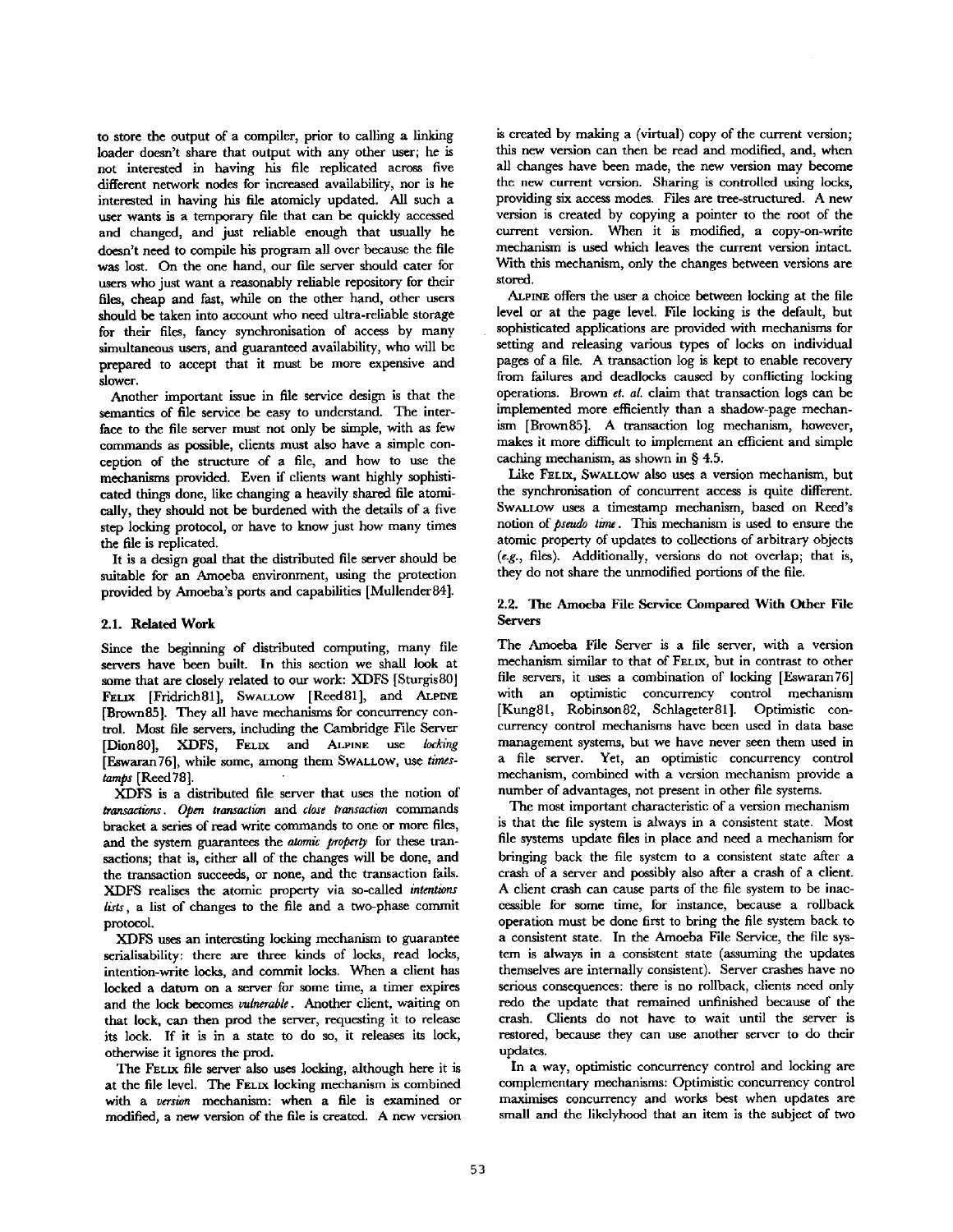simultaneous updates is small. Locking, in contrast, does not allow as much concurrency, and is more suitable when updates are large and unwieldy and when the probability of an item being subject to more than one update is significant. The Amoeba File Service combines locking and optimistic concurrency control in such a way that updates of large bodies of data (several files) use locking to prevent having to redo them if they clash with another update. Updates of small bodies of data (one file) are less likely to clash with other updates, so an optimistic approach is used here. When necessary, a *soft-locking* scheme can be used in addition to optimistic concurrency control to ward off potential conflicting updates. In all cases, the mechanisms for carrying out updates guarantee consistency of the file system at all times.

The Amoeba File Service provides the necessary mechanisms to maintain caches of data. Caching is an important concept in distributed systems [Lampson83], ITC [Satyanarayanan85] and CFS [Schroeder85] mention caching mechanisms as important parts of the system. Both Amoeba File Servers and their clients can hold data in a cache. In many file systems, it is difficult or impossible to maintain caches, because the integrity of the data in the cache cannot be assured. ITC was not designed for database applications and does not provide complicated machinery for concurrency control; maintaining a cache is relatively simple there. XDFS uses 'unsolicited messages' to tell clients to unlock cached data when it is going to be modified. This makes their caching strategy efficient only for data that is rarely modified. In CFS, shared files do not change after creation which makes caching trivial; a version mechanism embedded in the naming mechanism is used to reflect change.

On the Amoeba File Service, the integrity of the cache need only be checked at the start of a transaction. The cost of checking whether the cache is up-to-date is small, even for files that are frequently modified. Furthermore, the Amoeba File Service needs no unexpected 'unsolicited messages.'

# 3. The Block Server

The principle of separating the issues of file service and block service makes it easy to combine different methods of storage *(e.g.,* stable storage [Lampson79]), and storage media *(e.g.,* small fast 'electronic disks,' large slow magnetic disks, very large optical disks) in one system. Carefully designed, disk service can combine high speed with high reliability, using techniques, such as caching and dual storage, both on fast, but not so reliable storage, and slow, but very reliable storage.

We assume the block service implements as a minimum commands to allocate, deallocate, read and write fixed size blocks of data. Protection must be provided, so that a block, allocated by user  $A$  cannot be accessed by user  $B$ without  $A$ 's permission. Writing a block must be an atomic action, with an acknowledgement that is returned *after* the block has been stored on disk. This property is vital for the implementation of atomic update on files.

The block server can implement a simple locking facility on individual blocks. Based on this, file services can realise concurrency control policies. The Amoeba File Service, to commit a version of a file, for instance, will exclusively lock and read a block, examine and modify it, then write and unlock the block again.

Magnetic disks and optical disks do not usually lose their information in a crash, but it does happen occasionally. In any case, they are at least temporarily inaccessible. In order to achieve high availability in the face of disk crashes, it is necessary to store every block at least twice, on different disks, managed by different servers. Lampson and Sturgis [Lampson79] have suggested a method to use dual disk drives to implement *stable storage.* With minor modifications their method can be used to provide disk service which continues to be available when single-site crashes occur.

# 4. Amoeba File Service

The Amoeba File Service was developed for, but is not restricted to, the Amoeba Distributed Operating System. It implements the file system as a tree of pages, whose subtrees are files, and uses a combination of an optimistic concurrency control mechanism and a locking mechanism to prevent conflicts in simultaneous updates.

The Amoeba File Service implements optimistic concurrency control by a version mechanism: When a client opens a file for modification, a new version of the file is created, which initially behaves like a copy of the file. Then the modifications are made, and finally a *commit* operation makes the modifications permanent by replacing the previous current version with the new one. After commit, a version becomes immutable. Several uncommitted versions of the same file can exist at a time. The Amoeba File Service checks on commit whether the modifications to the file constitute a serialisability conflict (see [Kung81]).

The current state of a file is contained in the current version. **Committed versions** represent past states of a file; uncommitted versions represent possible future states of the file. Files are accessed by their file capability, versions by their version capability. Atomic updates on files are bracketed :by creating a version and committing a version. The current state of a file is always represented by the contents of the current version. Committing a version makes that version the current one.

The Amoeba File Service is a distributed service. Several server processes can be established on one or several physical machines, and each server is capable of handling updates on any file. Each version has a manager, the server process which created the version. Different versions of a file can have different managers. A client will typically direct all requests to the Amoeba File Service to a server process that is close to it. New versions will thus tend to be close to the clients that ordered their creation.

A version is represented as a tree of pages. Clients can read or write a page at a time. The maximum length of a page is determined by the maximum length of an Amoeba message transaction: 32K bytes. This ensures that pages can be read and written in one (atomic) action.\* A page

<sup>\*</sup> Arbitrarily long pages can be written atomically by writing them back-to-front as a linked list, whereby the head block is (over)written last, and the other blocks in the list are allocated from the pool of free disk blocks. After writing, the blocks making up the previous linked list can be freed.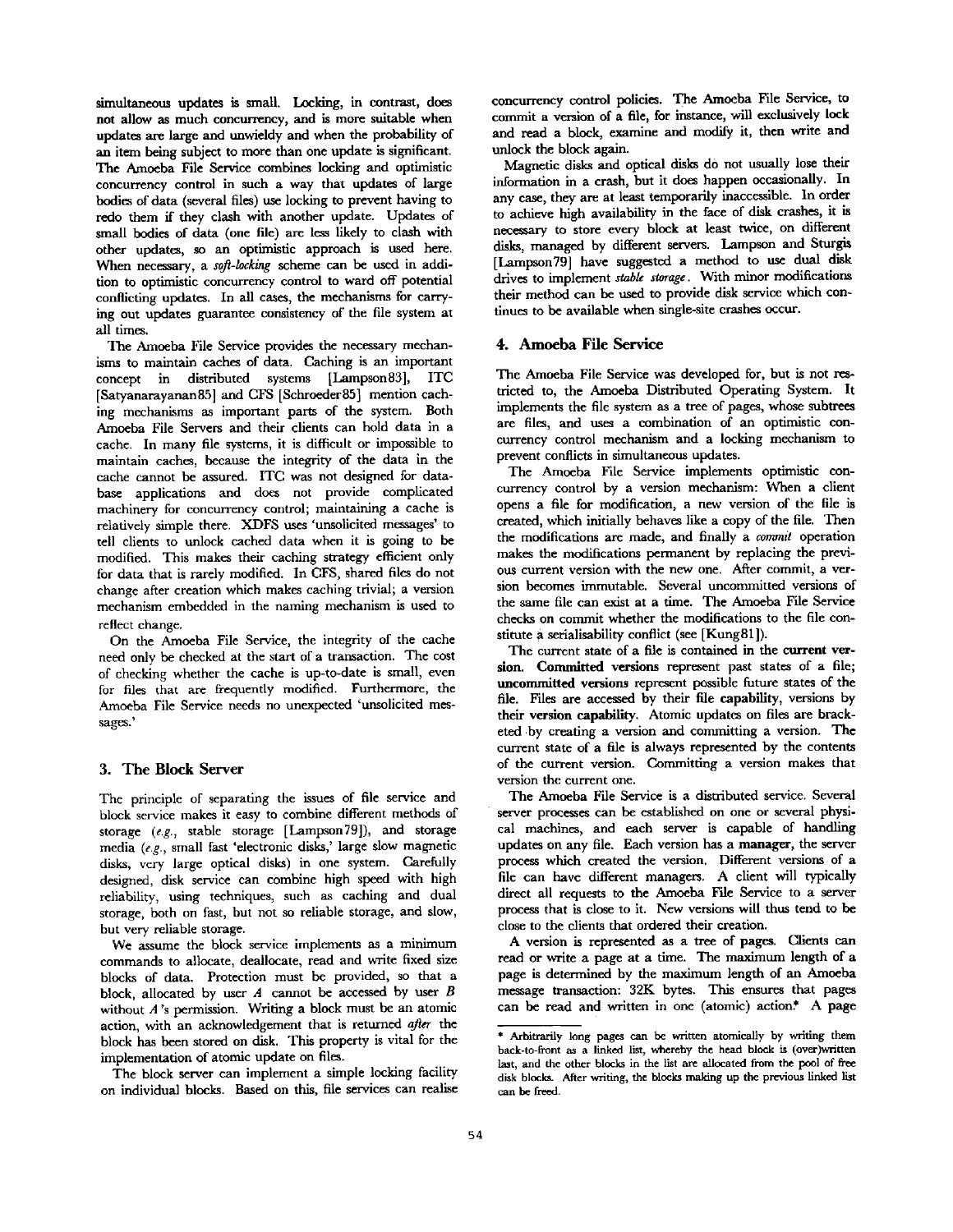may contain both data and references to pages fiarther down in the tree. A reference consists of a block number and some flag bits that Amoeba File Service uses for concurrency control. The number of data bytes in a page is variable (per page) up to the maximum size of a page.

Clients have explicit control over the shape of the page tree. Pages within a file are referred to by a *pathname* which is constructed as follows: The root page has an empty pathname. The pathnarne of a page that is not the root is the concatenation of the pathname of its parent page with the index of its reference in the array of references in the parent page.

This file representation has been chosen with the express intention of giving clients (file systems, data base systems, source code control systems, etc.) as much control over the shape of files as possible. Using the file structure provided by the Amoeba File Service, objects ranging from linear files *to B-trees* can easily be represented.

The Amoeba File Service provides a set of commands for the management of files and versions. There are commands to read and write the pages of a version and commands to manipulate the shape of a version's page tree (split pages into two, move subtrees to another part of the tree, etc.).

Files can be grouped together in *"superfiles,"* and superfiles can be grouped in other superfiles. Such a superfile structure is a thus also a tree structure. A superfile is, in fact, almost exactly like an ordinary file: All pages of a superfile may contain data, exactly like an ordinary file; the root page of a superfile, however, contains references to the root pages of other files, superfiles, or both. The Amoeba File Server provides atomic update on files, or superfiles. Files or superfiles without a common root cannot be updated atomically.

The top of the tree, that is, the collection of root pages of files, is stored on magnetic random-access media, for instance, such as provided by the *stable-storage* server, mentioned in the previous section. The lower parts of the tree, that is, the collection of non-root pages of files, can be stored either on magnetic disk, or write-once media, such as optical disk. As illustrated in FIGURE 2, a subtree, whose root is in the upper part of the tree, *e.g., file A,* can be viewed as a file; it can be modified atomically using the methods described below. Amoeba files, unlike files in most file systerns, thus form a nested structure: A subtree whose root page is inside another subtree may be viewed as a file within another file. *File A and file B,* for instance, are both subfiles *of file C.* 

### 4.1. File Representation

A file is a collection of versions, ordered in time. When a new version is created, it behaves as if it were a copy of the current version. In fact, when it is created, a new version shares its page tree with the current version, and only when a page is changed is the page duplicated. The Amoeba File



FIGURE 2. A file has the structure of a tree of pages. A superfile can be viewed as a tree of files or also as a tree of pages.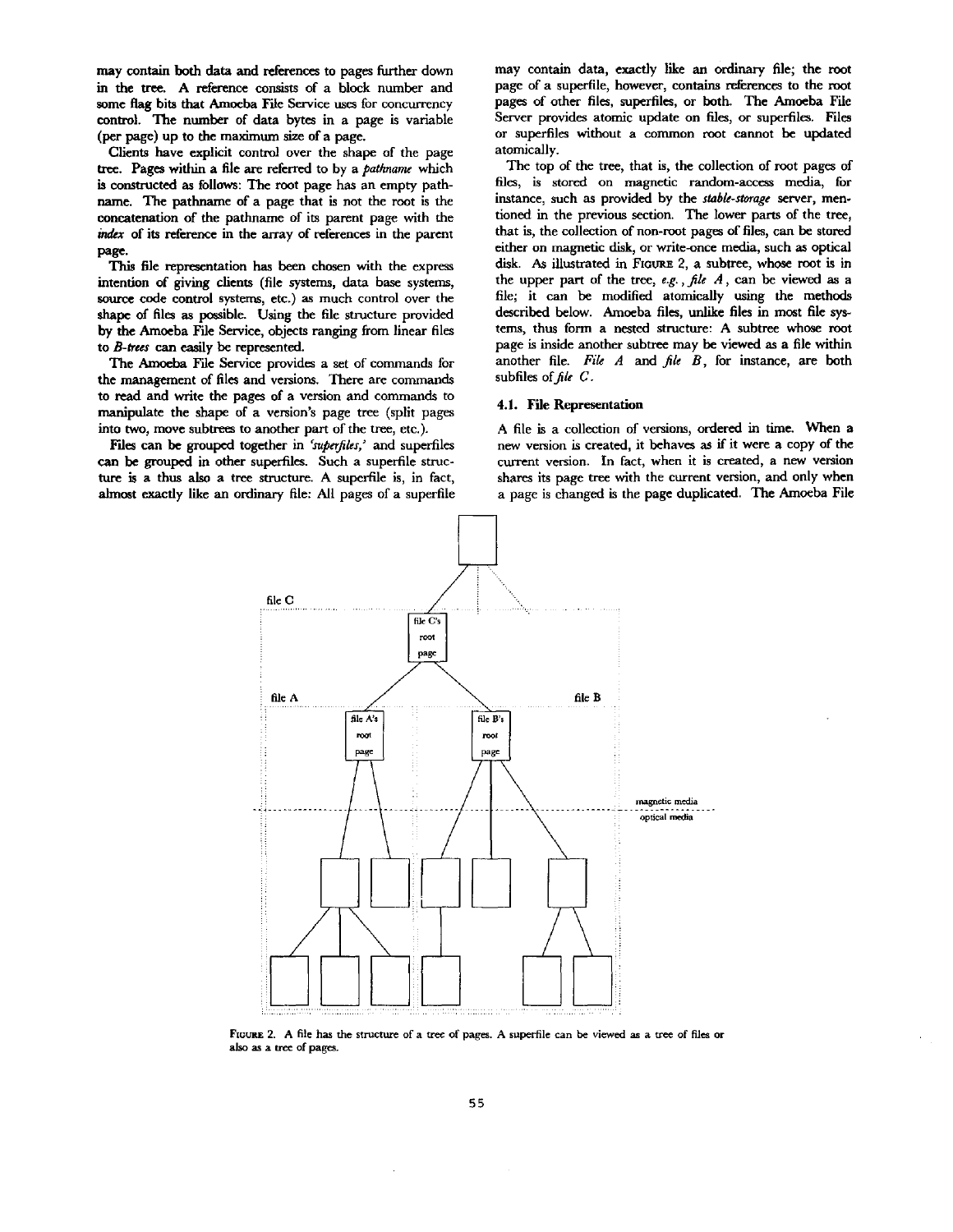Service file representation is therefore a differential file representation, similar to that of FELIX.

Pages are stored by the block server in such a way that they can be read and written as atomic actions. Associated with each page is a small header area that the Amoeba File Service uses for administrative purposes.

The root of a page tree is referred to as the version page. The client data in a page has no predefined structure. Clients are free to write them as they see fit. The references in a page to pages further down the tree are for internal use by the Amoeba File Service and can only be read and written by servers.



FIOURE 3. The Amoeba File Service page layout

The layout of a version page is shown in FIGURE 3. The layout of internal pages is the same, with the exception of the first five fields, which are not used. Each page is divided in two areas, a header area and the page itself; the separation is indicated by the double line. The first field in the header area of a version page is the *file capability*. This field gives the capability of the file whose root the version page is. The next field is the *version capability*, the version of the file whose root the version page is. The *commit reference*  field is also used in version pages only; its use will be explained presently. The top *lock* and *inner lock* are used to tell whether a page is currently involved in an update of a superfile whose root is higher in the page tree; their function will be explained in a later section. The fields mentioned just now are only present in a version page. They are absent (or ignored) in other pages. The remaining fields, to be mentioned below arc present and used in all pages, root pages and internal pages alike.

*The base reference* field, present in all pages of a version, is the block number of the page that this page was based on (copied from). *The nrefs* field holds the number of page references this page contains. If this field is zero, the page is a leaf page. The dsize field gives the number of data bytes. The page itself contains the *reference table,* with an entry for

each child, page, and the data area where the client data is kept.

The reference table is an array of *page references,* which contain a *block number,* and five flags, C, R, W, S, and M. The page reference points to a page in the next level of the page tree, the  $C$  flag, when set, indicates that the page was copied and is no longer shared with the version it was based on. The  $R$  flag indicates whether the data of that page has been read (it is needed to decide if an uncommitted version may be committed as explained in § 4.3), the  $W$  flag indicates whether the data in the page was written (changed), the S flag tells if the references have been used (searched), and the  $\tilde{M}$  flag indicates whether the references were modified. As we shall see, it is not possible to access a page without copying it, nor is it possible to modify the references without looking at them. This reduces the number of flag combinations to 13, which allows encoding the flags in four bits. Amoeba uses 28 bits for a block number and four bits for the flags.

Pages are accessed from their parent page by the *index* in the reference table. An arbitrary page in a version can thus be accessed from the root by indexing into the reference tables of several pages starting at the root (version page) of the page tree. Pages thus have path names consisting of a string of  $n$ -bit numbers.

A file is made up of a sequence of committed versions and possibly a collection of uncommitted versions. The version pages of the committed versions form a doubly linked list. Each committed version's base reference points to the version it was based on (its predecessor) and its commit reference points to the next committed version. The current version's commit reference and the oldest version's base reference are nil. The uncommitted versions are attached to the list through their base references, which point to the version they were based on; note that this is always a committed version. A typical file could look like the one in Figure 4, where we have just shown the version pages and their base and commit references.

#### 4.2. The Copy-on-write Mechanism

In this section we shall discuss the mechanisms that are used to implement atomic update and guarantee serialisability, but before we go into that subject, a proper understanding of the copy-on-write mechanism and the  $R$ ,  $W$ ,  $S$  and  $M$  flags in the page table is needed.

The  $R$ ,  $W$ ,  $S$  and  $M$  flags are needed primarily for deciding about committing versions. In order to be able to serialise two simultaneous updates to a file, the Amoeba File Service must know which parts of the file were read and which parts were changed (written). When set, the  $R$  flag indicates that the data in the referred-to page was read. The  $W$  flag indicates its data was written. The two flags operate independently of one another. The S flag tells that the references have been searched, the  $M$  flag tells that the references have been changed. These flags are not independent. When the  $M$  flag is on, the  $S$  flag must also be on; it is not possible to modify the references without consulting them.

When a page is read, the pages on the path to it must be searched. This implies that, if a page has not been searched, the subtree of which it is the root cannot have been searched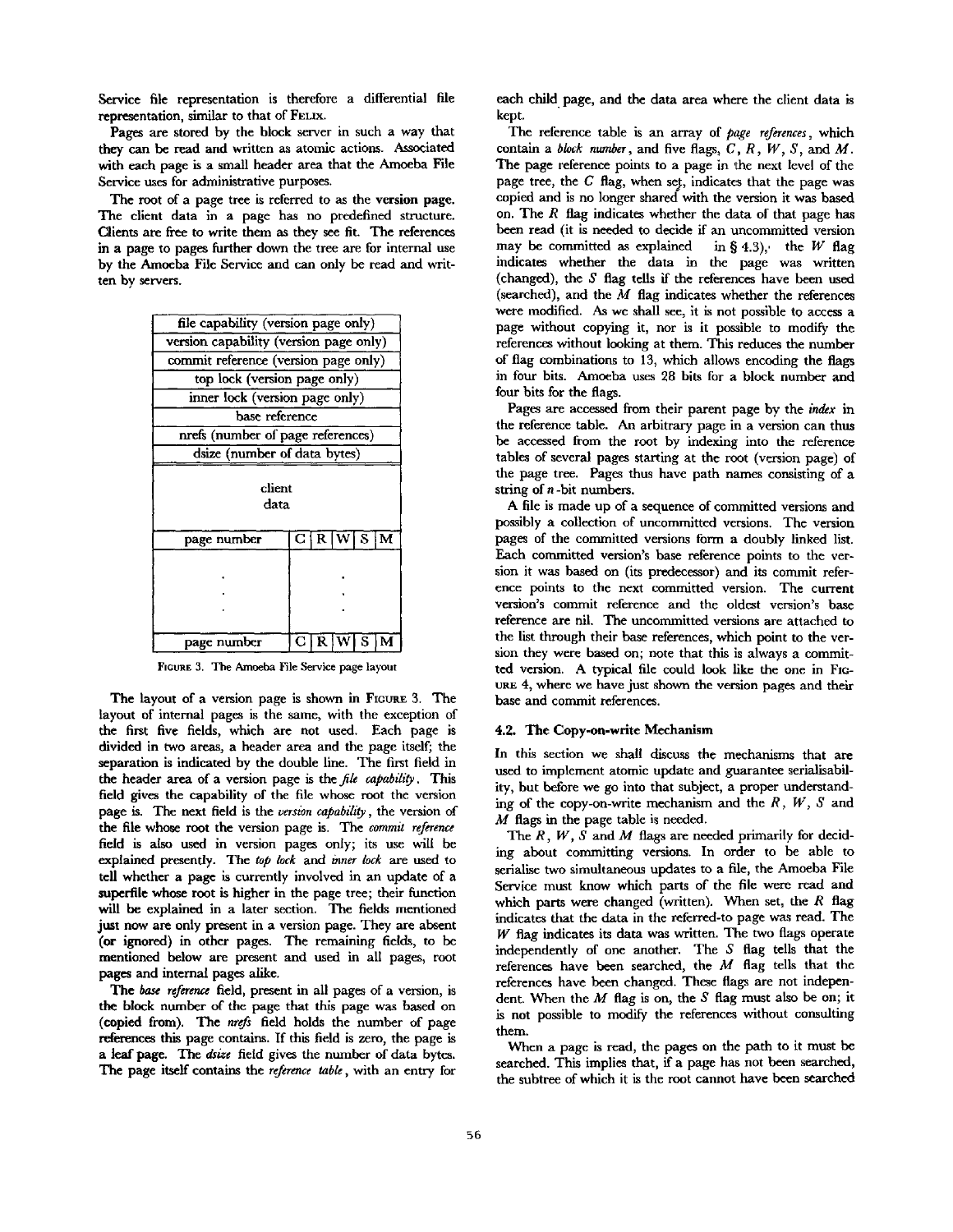

FIGURE 4. The *family tree*' of a typical file. Only the version pages are shown. The page trees descending from the version pages are not shown.

or read either. Hence, a cleared S flag indicates that the descendants of the referred to page have not yet been accessed.

For writing pages in a version, a 'copy-on-write' mechanism is used. When a page is written, a new block is allocated for it, leaving the old page intact. Then the page reference in its parent page is updated to point to the newly allocated page and its  $W$  flag is set. This changes that page, however, and, if it is still shared with another version (i.e., it hasn't been copied-on-write yet), this change must also be made by allocating a new block for it and writing the new contents of the page to that new block. Every change thus bubbles up from the leaves of the page tree to the root page. The root page  $-$  the version page  $-$  is the only page that is always written in place, because it is never shared with another version. When a non-root page is thus copied, the  $C$ flag is set in the reference to it (in the parent page). A page is thus only copied once; after it has been copied for writing, it can be written in place when it is written again.

It is clear now that, when a page has not been copied, its descendants can not have been copied either. Hence, a cleared C flag in a page reference indicates that the referred to page and all its descendants have not (yet) been copied, but a set  $C$  flag only indicates that the referred to page was copied. Like the S flag, it does not show whether its descendants have been copied.

A similar mechanism does not exist for the  $R$ ,  $W$  and  $M$ flags. When a page is written, it and the pages between it and the root of the page tree must be copied, but the parent page of a written page is not considered written or modified, although, strictly speaking, it has changed. A parent page is only considered written if it's client data was written, and modified if pages were added or deleted.

Page trees are usually partially shared between versiom. This implies that the flags indicating access to pages are also shared, even though these pages have been accessed in different ways in different versions. This presents no problem, because the serialisability test need not descend shared parts of the page tree since they have not been accessed.

The flags, indicating whether a page has been read, written, modified or copied are stored in its parent page in the page tree; the root page is therefore the only page that does not have associated  $C, R, W, S$  and  $M$  flags in the file tree to indicate if it was copied, read, written, searched or modified. The managing server keeps these flags separate. The root page is always copied, by the way.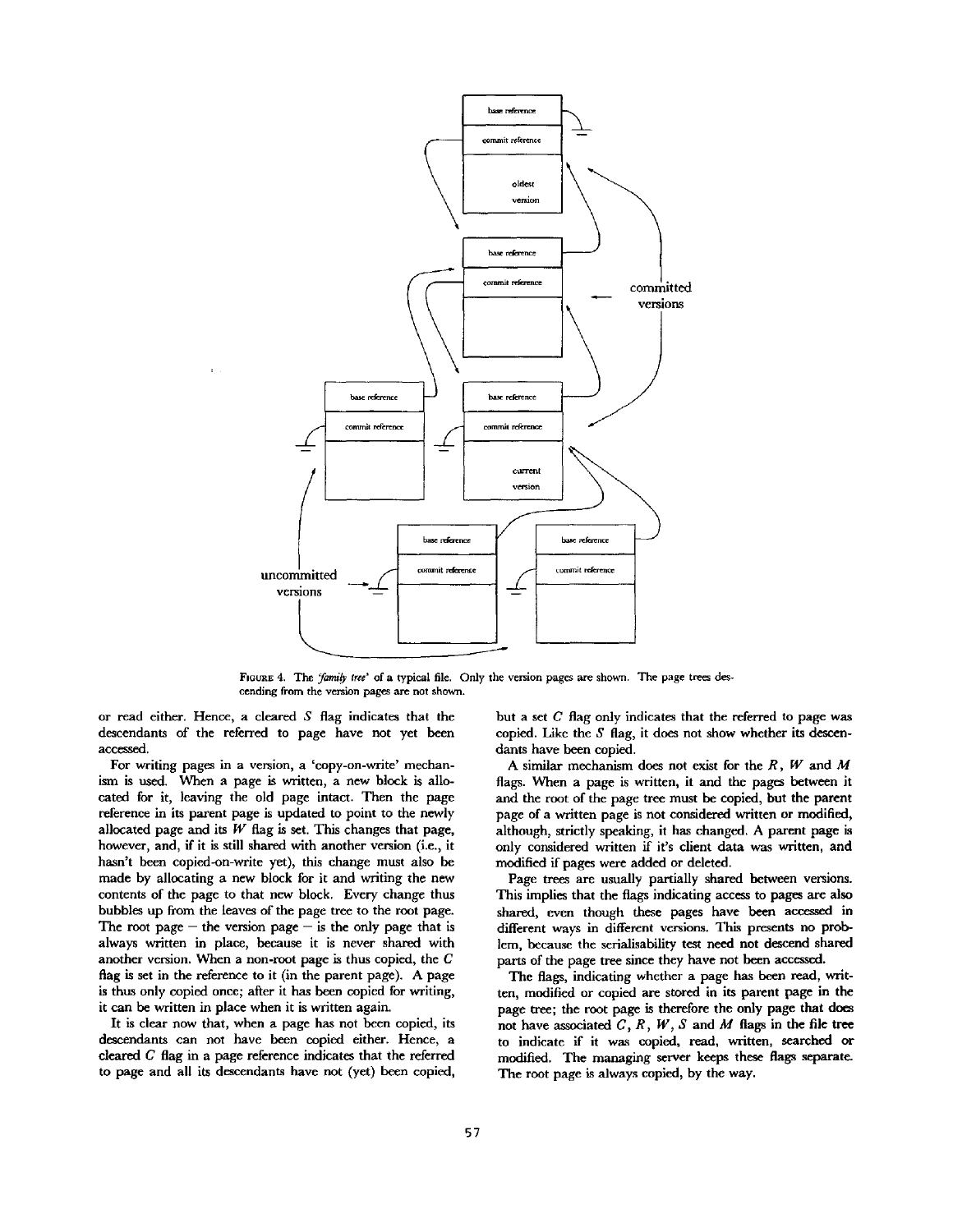When a page is first read, the  $C, R, W, S$  and  $M$  flags it contains for its child pages must be initialised to zero. This requires changing that page. The Amoeba File Service must therefore not only shadow pages that were written, but also pages whose descendants were read. As we shall see later, once a version has successfully committed, the information contained in the  $R$  and  $S$  flags is no longer needed. The Amoeba File Service garbage collector may remove pages that were copied but not written or modified and reshare the corresponding page from the version on which it was based.

### 4.3. The Optimistic Concurrency Control Mechanism

As long as updates are carried out one after the other, commit always succeeds and requires virtually no processing at all. When two or more updates proceed concurrently, however, the server must check whether commit can be allowed by testing whether those updates can be serialised. If so, the commit is allowed; if not, failure is reported to the client, and the client must redo the update.

When there is no concurrency, a new update will not start until the previous one has been finished; that is, a new version will not be created until the previous version has been committed. The next version is thus always based on the previous one. Updates are concurrent when a new version is created while another, uncommitted version still exists. This implies that concurrent updates are based (sometimes indirectly) on a common (committed) version.

Kung and Robinson in their paper on optimistic concurrency control divide file update into three phases: the read phase, the validation phase, and the write phase [Kung81]. The validation phase checks *serial equivalence* of transactions  $T_i$  and  $T_j$  by testing whether one of the following conditions hold:

- (1)  $T_i$  completes its write phase before  $T_i$  starts its read phase.
- (2) The write set of  $T_i$  does not intersect the read set of  $T_i$ , and  $T_i$  completes its write phase before  $T_j$  starts its write phase.
- (3) The write set of  $T_i$  does not intersect the read set or the write set of  $T_i$ , and  $T_i$  completes its read phase before  $T_i$ . completes its read phase.

If one of these conditions hold, the effect of updates  $T_i$  and  $T_j$  is the same as when  $T_i$  had finished before  $T_j$  started.

The Amoeba File Service carries out updates in such a way that the critical section of the validation phase and the complete write phase are consist of one atomic action. This implies that the write phases of two transactions can never overlap and the serialisability test for two updates in the Amoeba File Service reduces to

(1) Version  $V_i$  is committed before version  $V_j$  is created.

(2) The write set of version  $V_i$  does not intersect the read set of version  $V_j$ , and  $V_i$  is committed before  $V_j$ .

The Amoeba File Service carries out its validation test when a client process requests a version to be committed *(i.e.,*  when the client process signals the end of a transaction). In the test, it is only necessary to check if serialisability conflicts will occur with versions that have already committed. In principle, the commit mechanism works as follows.

The check whether condition (1) holds, and if it holds, the write phase, are carried out as one atomic operation, described below. If condition (1) does not hold, a test has to be made whether condition (2) holds.

When a client requests to commit a version,  $V.b$ , that is based on the current version,  $V.a$ , condition obviously  $(1)$ 



FIGURE 5. V.b succeeds V.a as the current version. (a) shows the situation before the commit, (b) shows the situation after the commit.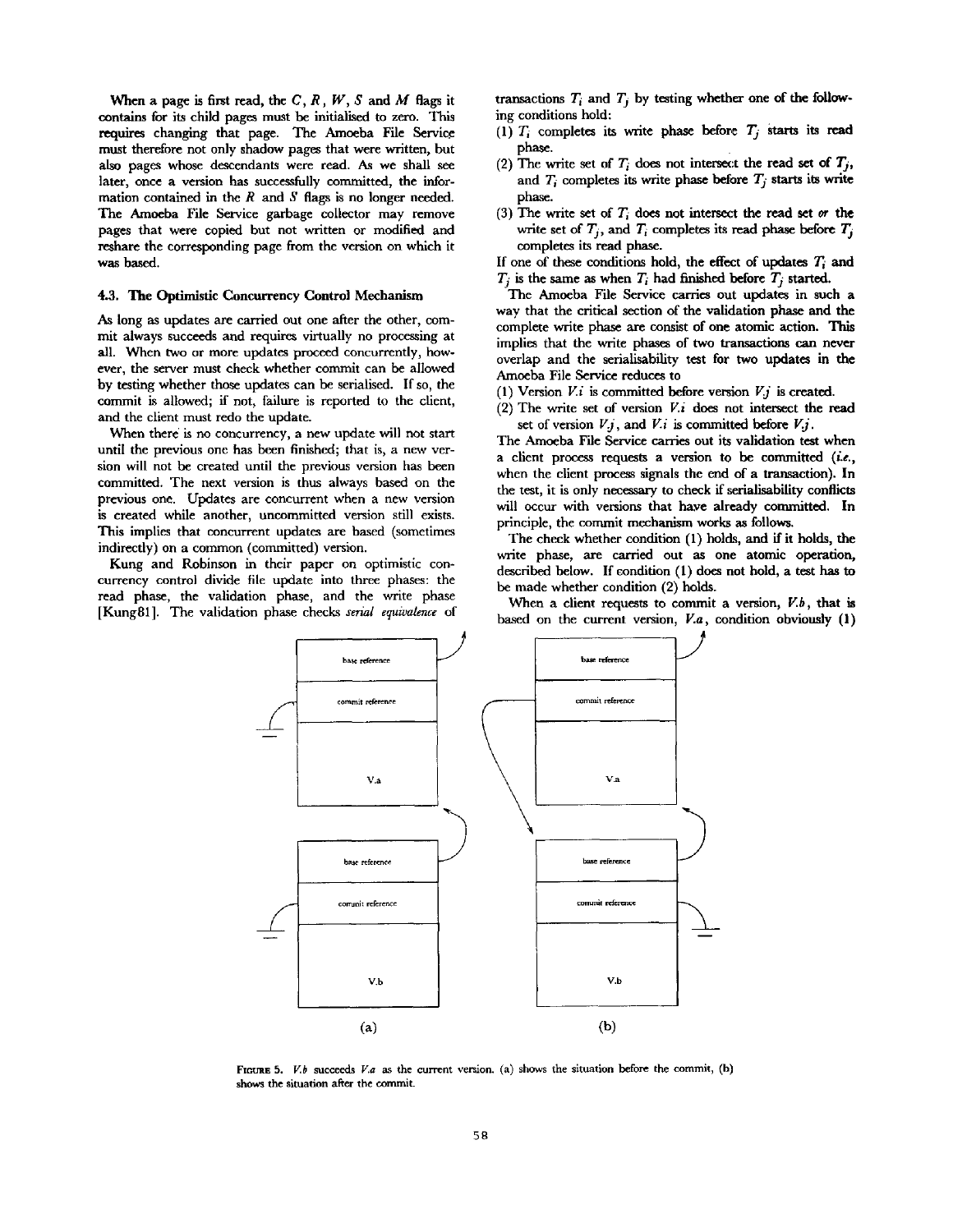holds, because V.b was created after V.a was committed. Therefore, the Amoeba File Service allows all commits of versions based on the current version. The mechanism for this is demonstrated in FIGURE 5.

Let us assume client  $C$  sends a request to commit version  $V.b$ , which is based on version  $V.a$  to  $V.b$ 's managing server, *M.b.* Server *M.b* then proceeds as follows. First it ascertains that all of  $V.b$ 's pages are safely on disk. Then it sends a set commit reference request to *M.a,* the manager of V.a, the version that  $V.b$  was based on.  $(V.a)$  is specified in the *base reference* field of V.b's version page.) *M.a* must then do the following without allowing other requests to interfere. First it must check whether  $V.a$  is still the current version. If so, there is no conflict and the commit is carried out. The check for currentness is simply performed by examining  $V.a.'s$  commit reference. If it is nil,  $V.a$  is the current version, and the commit reference is set to the page number of  $V.b$ 's version page. This makes  $V.b$  the current version, and automatically the updates made to  $V.b$  are made permanent.

The test and set the commit reference is the only critical section in version commit. In order to make it an indivisible action, only one server may be allowed to read the version block, test the commit reference, set it, and write it back. If the disk server implements a test-and-set operation, any server can be allowed to carry out a commit.

FIGURE 5(a) shows the situation before commit, FIGURE 5(b) after the commit has successfully been carried out. M.a returns an acknowledgement to *M.b* and *M.b,* in turn, returns an acknowledgement to C.

Let us now examine the case where  $V.a$  is no longer the current version, which means that another update, concurrent with that of  $V.b$ , has taken place and was committed. Let us assume the situation of FIGURE  $6; C$  sends a request to  $M.b$  to commit  $V.b$ . However,  $V.c$  is now the current version, also based on V.a. First, *M.b* proceeds as before, and sends a set commit request to *M.a;* only this time, discovering V.a's commit reference is already set, *M.a*  does not carry out the commit, but returns  $V.a$ 's commit reference instead. This is the block number of  $V.c$ 's version page.

 $M.b$  must now check if the concurrent updates of  $V.b$  and  $V.c$  are serialisable; that is, test whether condition  $(2)$  holds.  $V.c$  has already committed, so if the two updates are serialisable,  $V.b$  must come after  $V.c$ . This implies that there must be no overlap of V.c's write set (the pages written during the update of  $V.c$ ) and  $V.b$ 's read set (the pages read during the update of V.b). Since *M.b* received the block number of  $V.c$ 's version page, it can descend  $V.c$ 's and  $V.b$ 's page trees in parallel to examine if there is a serialisability conflict. This is tested using the  $R$ ,  $W$ ,  $S$ ,  $M$ , and  $C$  flags in the page references. Note that unshadowed parts of the tree in either  $V.b$  or  $V.c$  need not be visited since they haven't been accessed.

While descending the two page trees, checking the serialisability constraint, *M.b* also prepares the new current version, which must combine the updates made in  $V_c$  with those made in V.b. This is done by replacing unaccessed parts in V.b's page tree by corresponding written parts in  $V.c$ 's page tree.

Both the serialisability test and the combination of the changes made by two concurrent updates are made in one pass over the page tree. Unvisited branches in either page tree are not descended, which makes the serialisability check quite fast when at least one of the concurrent updates is small.

An important property of the serialisability test is that it can be carried out in parallel with other updates of the file. While the routine *serialise* descends V.b's and V.c's page tree, other versions are allowed to commit, and other serialisability tests can also be carried out.

If *serialise* returns TRUE,  $V.b$  is ready to become  $V.c$ 's successor as the current version, and a *set commit reference* command is sent to  $V.c$ 's manager. If  $V.c$  is still current, this succeeds; if not, the serialisability test is repeated for  $V.c$ 's successor. This repeats until either the *set commit reference*  command succeeds or *serialise* returns FALSE.

In the latter case, when *sertalise* returns FALSE, the concurrent updates are not serialisable, and V.b is removed, and its owner notified. The update can be retried on another version.



FIGURE 6.  $V.b$  wants to commit, but is no longer a descendant of the current version, V.c.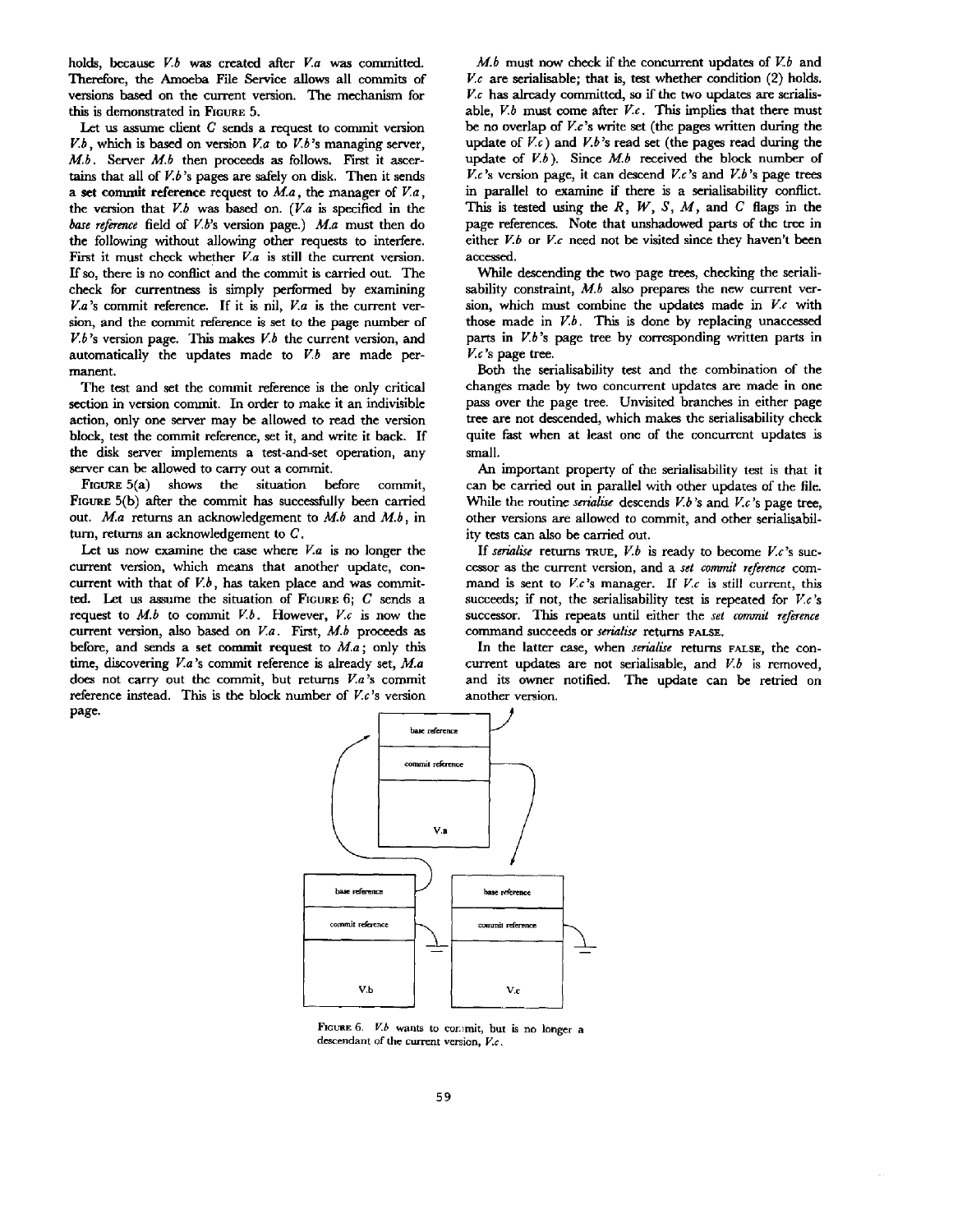### 4.4. The Locking Mechanism

In the previous section we have described the update mechanism for a single file. In this section we describe the mechanisms for updating superrfiles which may contain several smaller files.

Before continuing, some terms are defined to simplify discussions. The upper part of the tree, which contains the version pages for the files in the system, will be called the system tree. A file whose root is a leaf of the system tree, i.e., an ordinary file, will be called a small file, although a 'small file' may, of course, be arbitrarily large. In FIGURE 2, for instance, file  $A$  and file  $B$  are small files. A file whose root is not a leaf node of the system tree will be called a super-file. In FIGURE 2, file  $C$  is a super-file. A small file or super-file whose root is contained in a super-file will be a sub-file of the super-file. A tree that makes up a small file or super-file is a page tree.

Updates of small files still use the optimistic method for update: Two updates on different small files do not interfere with each other since they affect disjoint page trees. Two updates of the same small file use optimistic concurrency control, as described in the previous section, to maintain integrity.

Updates of super-files, however, must use different rules. Updates on super-files generally require larger amounts of processing and affect more pages than updates on small files. Consequently, the likelyhood of a serialisability conflict is greater for updates on super-files. Additionally, the work lost because of a serialisability conflict is usually more in the case of super-file updates.

For these updates *locking* provides a better form of concurrency control, because it warns in advance that two updates are likely to cause a conflict. Locking has the drawback, however, that after a crash, locks have to be cleared before the system can resume operations. We deemed it a challenge to find a locking mechanism that requires no special recovery in case of crashes. Our method is described below.

Each version page contains two *lock* fields, the *top lock*  field, which indicates the version page is the root page of an ongoing update, and the *inner lock* filed, which indicates an ongoing update higher in a higher super-file has affected the locked version page. A file is locked if one of the locks is on. We assume the lock fields can be tested and set in one atomic operation. When an update is made to a super-file, the *top lock* is set in its version page, and the *tuner lock* in visited internal nodes in the file tree that are version pages of subfiles. When an update is made to a small file, the *top lock* is also set in its version page, but since small files have no internal version pages, no *inner locks* need be set.

Updates on super-files happen in exactly the same way as updates on small files, with the exception that locks have to be checked and set while the update is in progress. As in the case of small files, a version must also be created for a super-file before updates can be made. Before a version may be created, however, the version block for the current version must be locked.

The algorithm for creating a version is the following: If the file is a super-file, check the *inner lock* and *top lock* fileds, and, if they are both zero, set the top lock. If one of them is non-zero, wait until it is cleared, then try again. (The waiting process will be described later; locks contain the name of the locking server, which is used to realise an automatic warning mechanism for waiting updates.) If the file is a small file, only the *inner lock* must be tested, but the *top lock*  set. Thus, a small file can be subject to more than one update at the same time, using the optimistic method of concurrency control. When multiple, concurrent updates are allowed on a super-file, this rule can be used on super-files as well.

Assume, for instance, that an update of file  $A$  in FIGURE 2 has to be carried out. It is a small file, so only *its top lock*  will be set. Other updates on file  $A$  can proceed concurrently: the *inner lock*, which is not set, is tested, and concurrent updates can be carried out as described in the previous section.

If an update, while descending the page tree, discovers a *top lock,* it must wait until the lock is cleared before that subtree can be entered. It is not possible to encounter an *inner lock* while descending the page tree.

Suppose again that file  $A$  is being updated, so its top lock is set. An update of file  $C$  can proceed, as long as its left subtree, which is file  $A$ , is left untouched. When  $C$ 's left subtree is descended, however,  $A$ 's top lock will be encountered, and  $C$ 's update must wait until  $A$  has been committed and its lock has been cleared.

The use of the inner locks will become clear when we assume an update on file  $C$  descends  $A$ 's page tree. This update will cause A's inner lock to be set. When an attempt is now made to update  $A$ , the inner lock will be encountered, and the update must wait until it is cleared.

The commit operation is somewhat more complicated for super-files than for small files. Commit on a small file or a super-file works as described in the previous section. However, commit on a super-file is not finished when the *commit reference* is set. After commit on a super-file, the page tree must be descended to commit the sub-files of the super-file, and clear the locks. These commits always succeed, because the locks prevent access by other clients during the update to the super-file.

It is not difficult to see that this locking mechanism gives exclusive access to any subtree of the file system, and therefore provides a concurrency control mechanism. It can also be seen that sub-files, not accessed by an update, are not locked and therefore accessible to other updates. Full concurrent update remains possible on small files, because simultaneous updates on the same small file need not wait for top locks.

However, it is possible to *use top locks* on small files as hints which indicate that the file is likely to change soon. An update, known to affect large parts of a small file, can thus be postponed until the file is 'idle.' In contrast to this *soft locking* scheme, it is also possible to allow more concurrency on updates of super-files. The rules for creating a version may be relaxed to allow creating a version when the version block's *top lock is* set. The optimistic concurrency control which still lurks underneath this locking mechanism will see to it that no harm is done 'concurrencywise.'

When a server process crashes in the middle of an update, no harm is done to the integrity of the file system; the optimistic method underneath sees to that. The locks remain, however, rendering some files inaccessible. For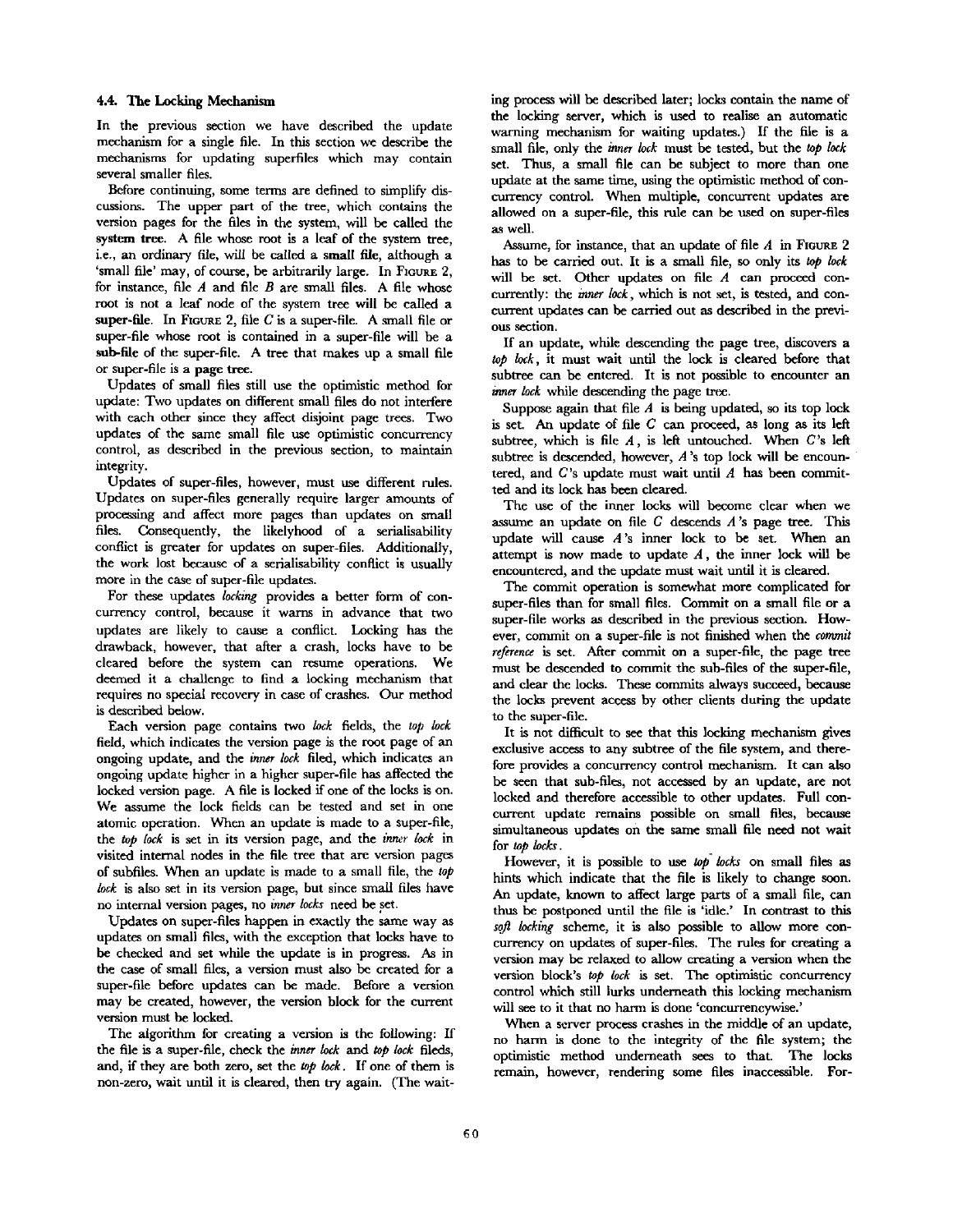tunately, the mechanism described above for waiting on locks also provides a mechanism for crash recovery: When the server crashes, the outstanding transactions with the server crash as well, telling all servers waiting on locks that the process holding the locks has crashed.

A server, waiting on *a top lock* proceeds as follows: If the commit reference is off, the lock can be cleared without further ado, and, when the page tree is descended, *inner locks*  (containing the same server name, of course) can be cleared or ignored. If the commit reference is set, the version it refers to is current. The version with the lock, and the current version are traversed simultaneously, and the commit references of the sub-files are set, finishing the work of the crashed server. A server waiting on *an inner lock* ascends the system tree to the first page without an inner lock, or a page *with a top lock.* If the page thus found has no lock at all, the *inner lock* that the server was waiting on can be ignored. If the page thus found has a top lock, it is treated as described above.

# 4.5. Maintaining a Cache

An important form of optimisation is caching. It is a defect in most distributed file systems that it is virtually impossible to keep local copies of remote data around, because of the difficulties of keeping the local copies up-to-date. The decreasing cost of primary memory makes caching techniques increasingly useful both for file servers and their clients.

The Amoeba File Service  $-$  by design  $-$  is especially suited for caching. A version, from the moment of its creation, behaves like a private copy of a file that cannot change without the owners consent. Both Amoeba File Servers and their clients can therefore maintain a cache which, for the most recently used versions of a set of files, contains collections of pages. When a client requests a server to create a new version of a file, the client, the server, or both, examine their cache to see if there are any pages of a previous version of the file that can still be used. The mechanism for this is simple, as shown below.

For each file, a client or a server can make a cache entry, consisting of pages of the most recent version it has had locally. When a request for a new version of the file is made, a serialisability test is made between the version used for the cache entry and the current version in order to find out which blocks of the cache are still valid. If the serialisability test succeeds, all blocks are still valid; if not, the blocks that cause the test to fall must be discarded. Note, that it is not necessary to transmit pages while making the serialisability test. If the cache holder is a client, the version capability must be sent to one of the Amoeba File Servers so the serialisability test can be made, and the server returns a list of path names of pages to be discarded. The server responsible for carrying out the test can make the test itself, or it can delegate the task to the server holding the most recent version for efficiency.

If a file is not shared, the cache entry will always be based on the current version. The serialisability test for finding out if the cache entry is up-to-date is then a null test which always succeeds. Even for shared files the page cache can be quite efficient. As shown previously, the serialisability test can be made in time proportional to the size of the intersection of the set of pages of the version in the cache and the union of the sets of pages in the versions since then. The server making the serialisability test likely has parts of the most recent version in its cache, reducing the number of disk accesses and the amount of network traffic further still.

It is worth noting that, in contrast to other file systems, the page cache does not have to be a 'write through' cache: When a page in a version is written, it need not be written to stable storage immediately. This can be postponed until just before commit.

The Amoeba File Servers can also conveniently cache the concurrency control administration, the flag bits. allows serialisability tests without having to read the page tree. However, the flags must also be present in the files themselves to make crash recovery possible.

# **5. Conclusions**

The Amoeba File Service combines a number of concepts from the operating systems' world, the distributed systems' world, and the database world in a novel way. To the best of our knowledge distributed file servers have not been constructed using optimistic concurrency control. Yet, it prorides a number of advantages not often encountered in other file systems.

With a version mechanism, the file system is always in a consistent state. After a crash, there is no necessity for recovery: no rollback is required, no locks have to be cleared, no intentions lists have to be carried out. Optimistic concurrency control allows a maximum of concurrency in accessing files. Some updates will have to be redone when concurrent updates are not serialisable, but with the unbounded potential of computing power that distributed systems offer, redoing an operation now and then is acceptable.

Still, starvation may occur, especially when a large update must be carried out on a heavily shared file. The locking mechanism can be used to lock a file when it is known that the update is large, and the probability of a serialisability conflict serious.

The file system should be organised carefully to avoid that updates on super-files have to occur too frequently. To this end, each small file should be self-contained as much as possible, so most updates will be on small files. This allows a large degree of concurrency. Locking should be the exception rather than the rule.

Page caches can be maintained, both by end-user processes and Amoeba File Server processes. We believe our method is superior to that in XDFS because no unsolicited messages are necessary. These cause an unneeded additional complexity for client processes.

The version mechanism and the page tree closely resemble the mechanisms in FELIX. However, FEux uses locking at the file level. The idea behind our system of not locking small files is that many updates, even on the same file, do not affect the same parts of the file. For example, changes in an airline reservation system for flights from San Fransisco to Los Angeles do not conflict with changes to reservations on flights from Amsterdam to London.

The Amoeba File Service provides mechanisms that allow both sophisticated and simple applications to use its services